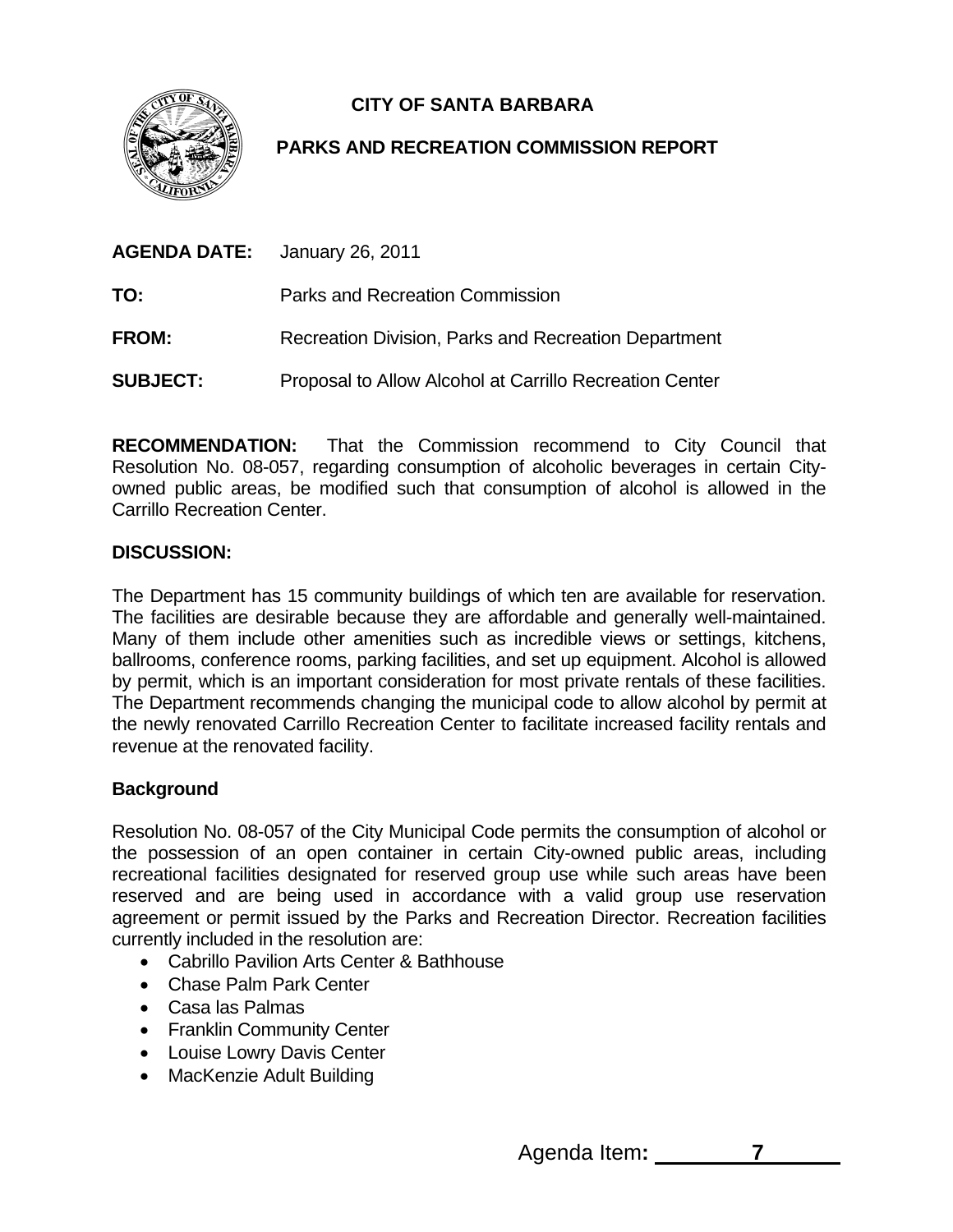Park and Recreation Commission Report Proposal to Allow Alcohol at Carrillo Recreation Center January 26, 2011 Page 2

- MacKenzie Lawn Bowls Club
- Ortega Welcome House
- Santa Barbara Lawn Bowls Club
- Westside Community Center

A spectacular \$7.3 million renovation of the Carrillo Recreation Center will be completed in March 2011, presenting an opportunity for new use at this facility. The size of the facility's ballroom and meeting rooms creates an attractive large scale indoor venue for non-profit fundraisers, weddings, and special events which would compliment the current use for programs, dances, and concerts. The Department has received numerous inquires regarding dates and use policies for the facility, including whether alcohol can be served. As part of the Department's Fiscal Year 2012 expenditure and revenue budgets, the Department will be proposing a business plan to introduce new use of the facility for large events. Based on experience with other facilities, the ability to serve alcohol will greatly enhance reservations and revenue.

## **Rental Facility Alcohol Policies**

In order to minimize the impact to residents and businesses in the surrounding neighborhoods and provide safe public and private events, policies regarding alcohol are implemented in a uniform way at recreation facilities. Policies include:

- Scope of event (type of event, number of attendees, type of music, additional equipment, etc.) is considered when determining whether the event is appropriate for the facility and surrounding neighborhood
- Alcohol sales require an Alcohol and Beverage Control permit and City approval
- Alcohol is not allowed at youth oriented events (birthdays, graduations, rites of passage, teen dances)
- Security Guards and monitors may be required by City staff

## **Proposal to Allow Alcohol at the Carrillo Recreation Center**

The Department is interested in allowing alcohol by permit at the Carrillo Recreation Center for the following reasons:

- The recent renovation of the Carrillo Recreation Center has created new interest and opportunity at the site.
- Currently the Department's largest recreation facility that allows alcohol by permit, Cabrillo Pavilion Arts Center, has an occupant capacity of 250; Carrillo Recreation Center capacity is 500. This is anticipated to meet community demand for larger venues.
- Increased large scale event rentals will provide a new revenue opportunity for the Department.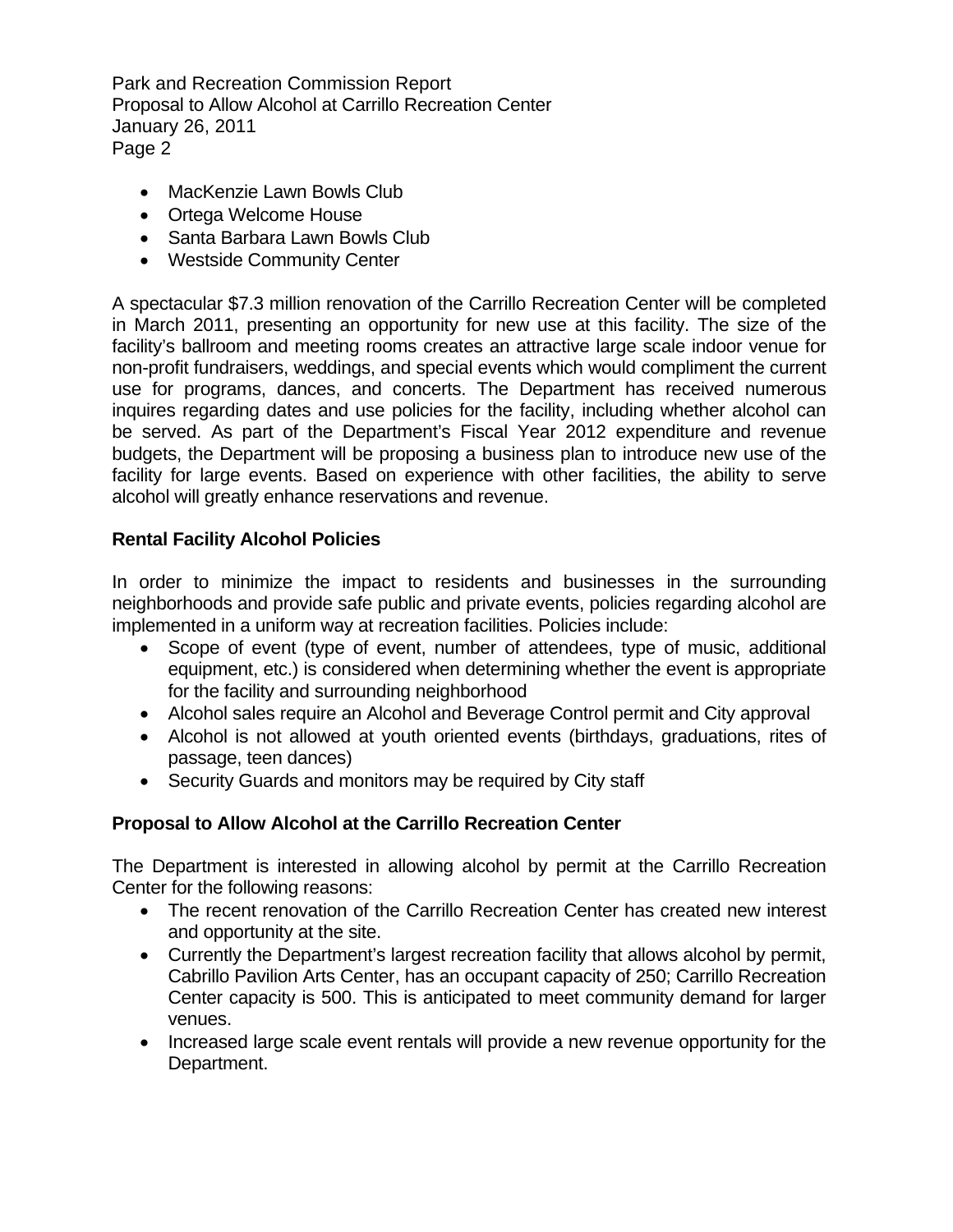Park and Recreation Commission Report Proposal to Allow Alcohol at Carrillo Recreation Center January 26, 2011 Page 3

#### **Public Meeting**

In order to receive feedback from neighboring residents and businesses, a public meeting was held on December 16, 2010. A notification letter was mailed to residents and businesses located within 500 feet of the property, a meeting announcement sent to the media, and an announcement was posted at the facility for one week prior to the meeting.

The meeting was attended by two citizens: one regular swing dance participant and one business neighbor, as well as two department staff. The following concerns expressed by attendees and staff responses to those concerns were provided as follows:

*Will current recreation programs now be able to serve alcohol? This is the best place to dance "alcohol free". I don't want to see this change.* The policy change is only for permitted special events. Policies for regular recreation dances and programs would remain the same.

*Won't the introduction of beverages, food, and equipment used during a wedding or special event damage the floor?* Staff have checked with several flooring companies (including the original installer) and confirmed there is not a problem with this type of use. The floor will need to be cleaned after use (which is done currently).

*Will a "rock and roll" event be good for the floor? Will "mosh pits" be allowed?*  Historically, dances have had upwards of 500 participants. The spring loaded floor was designed for large dances and compatible with this use. Mosh pits will not be allowed due to their hazardous nature.

*There is a shortage of large venues for concerts and dances in the city. Would the venue be available for concerts on a regular basis?* Though the Department is interested in expanding events offered, we also want to preserve our current community programs and their access to the ballroom. As takes place now for all programs, we will continue to evaluate use of the ballroom for program viability and participation, and downward trends may initiate changes to program times, etc. New event requests will be directed to current available dates, approximately two to four evenings per month.

Staff also recognizes that noise and parking from this expanded use may also affect the neighborhood, but feels the impacts will be minimal for the following reasons:

- Near-by properties are businesses that are closed during the evenings when most events would take place.
- Two City parking lots are within one block of the facility with plenty of spaces.